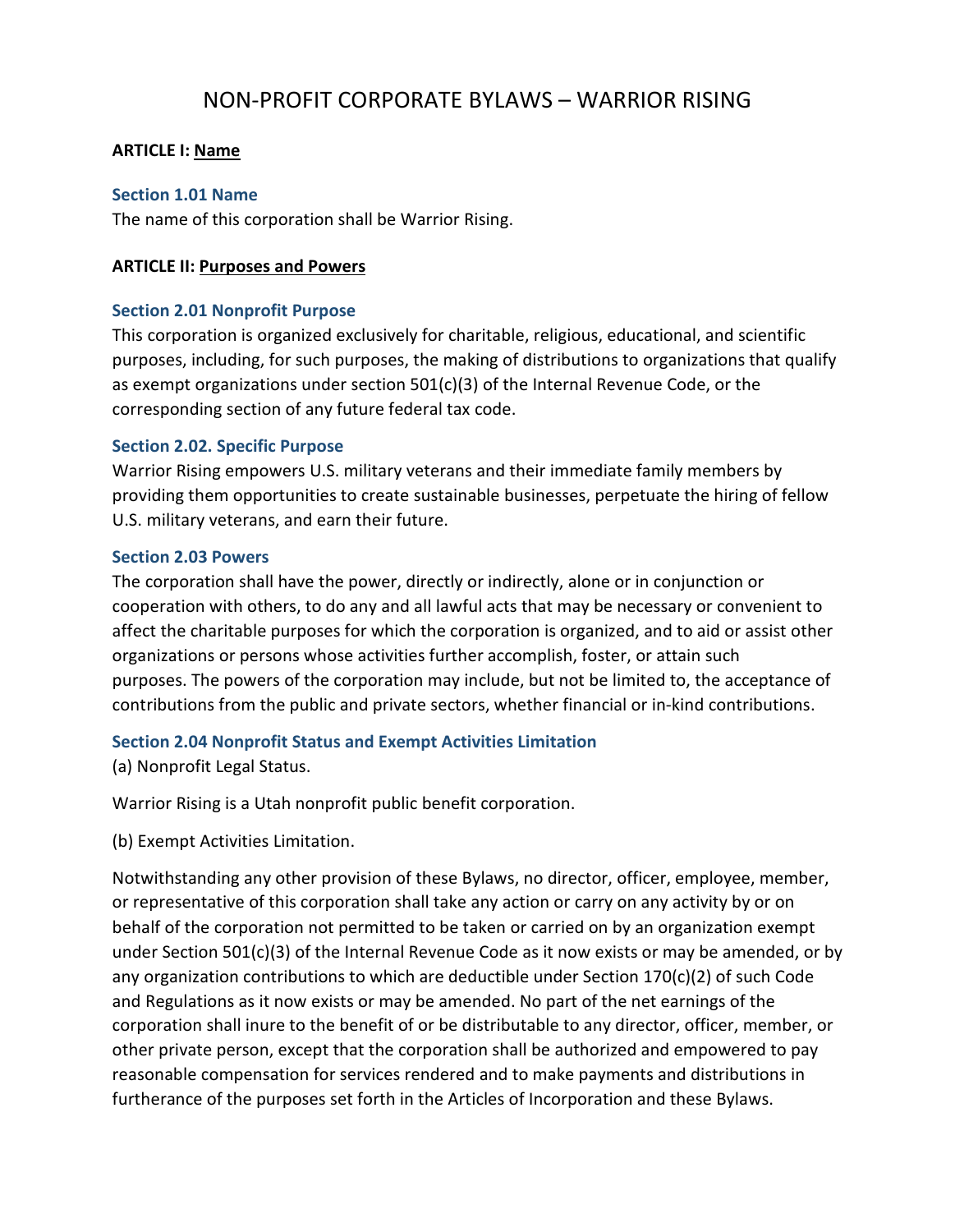(c) Distribution Upon Dissolution.

Upon termination or dissolution of the Warrior Rising, any assets lawfully available for distribution shall be distributed to one or more qualifying organizations described in Section 501(c)(3) of the Internal Revenue Code or corresponding section of any future federal tax code, or shall be distributed to the federal government, or to a state or local government, for a public purpose.

The organization to receive the assets of the Warrior Rising hereunder shall be selected in the discretion of a majority of the managing body of the corporation, and if its members cannot so agree, then the recipient organization shall be selected pursuant to a verified petition in equity filed in a court of proper jurisdiction against the Warrior Rising, by one or more of its managing body which verified petition shall contain such statements as reasonably indicate the applicability of this section. The court upon a finding that this section is applicable shall select the qualifying organization or organizations to receive the assets to be distributed, giving preference if practicable to organizations located within the State of Utah.

In the event that the court shall find that this section is applicable but that there is no qualifying organization known to it which has a charitable purpose, which, at least generally, includes a purpose similar to the Warrior Rising, then the court shall direct the distribution of its assets lawfully available for distribution to the Veterans Support Center at the University of Utah.

# **ARTICLE III: Membership**

# **Section 3.01 No Membership Classes**

The corporation shall have no members who have any right to vote or title or interest in or to the corporation, its properties and franchises.

# **Section 3.02 Non-Voting Affiliates**

The board of directors may approve classes of non-voting affiliates with rights, privileges, and obligations established by the board. Affiliates may be individuals, businesses, and other organizations that seek to support the mission of the corporation. The board, a designated committee of the board, or any duly elected officer in accordance with board policy, shall have authority to admit any individual or organization as an affiliate, to recognize representatives of affiliates, and to make determinations as to affiliates' rights, privileges, and obligations. At no time shall affiliate information be shared with or sold to other organizations or groups without the affiliate's consent. At the discretion of the board of directors, affiliates may be given endorsement, recognition and media coverage at fundraising activities, clinics, other events or at the corporation website. Affiliates have no voting rights and are not members of the corporation.

# **Section 3.03 Dues**

Any dues for affiliates shall be determined by the board of directors.

# **ARTICLE IV: Board of Directors**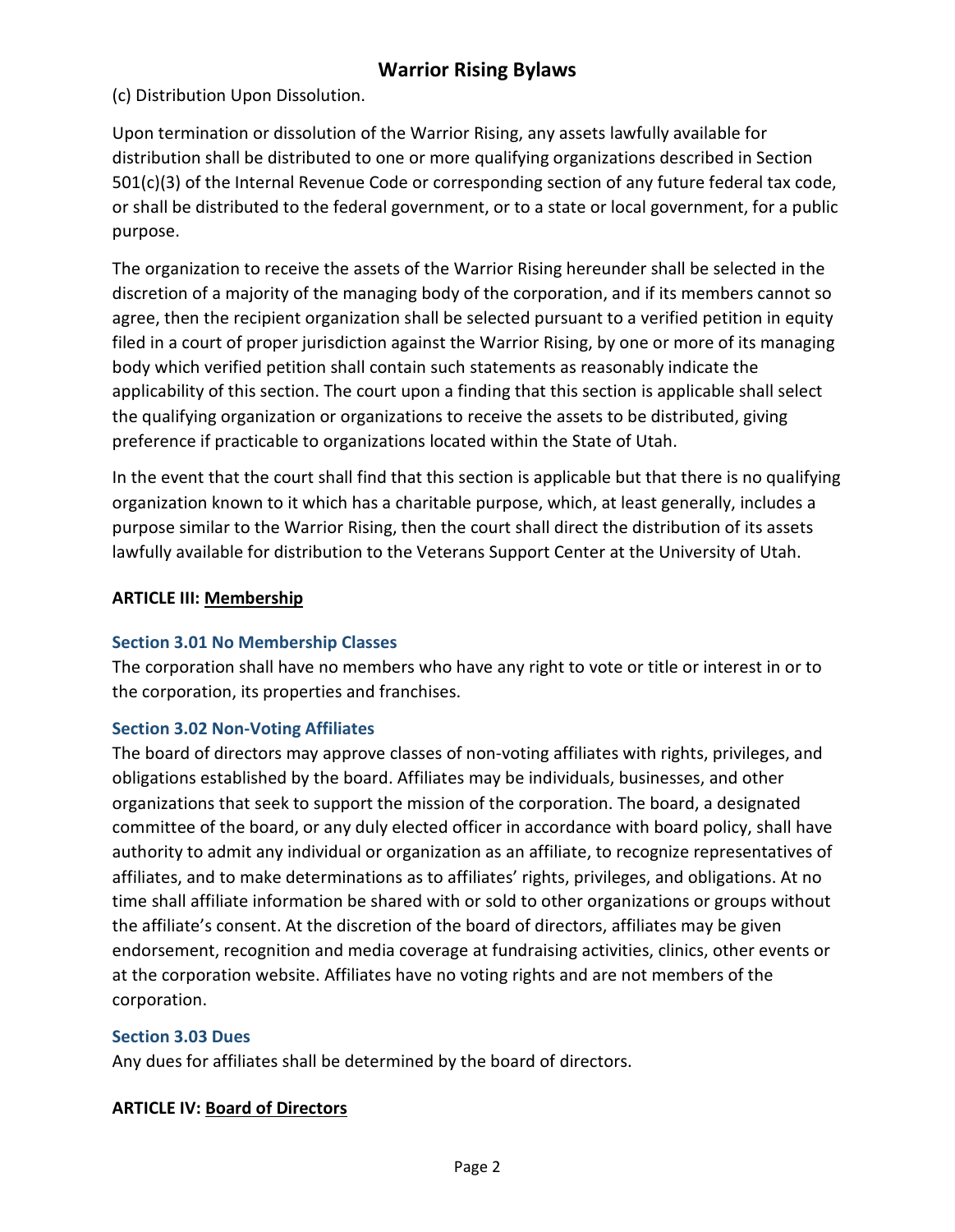## Section **4.01 Number of Directors**

Warrior Rising shall have a board of directors consisting of at least 3 and no more than 24 directors. Within these limits, the board may increase or decrease the number of directors serving on the board, including for the purpose of staggering the terms of directors.

## Section **4.02 Board Status of the Executive Director**

The Warrior Rising Executive Director shall be a non-voting, ex officio member of the board of directors. He/she shall attend all Warrior Rising board meetings but shall not be counted as a director, and his/her presence at a meeting shall not be considered in determination of a quorum. The Executive Director may be excluded from any regular or special meeting or segment of a meeting of the board if the board votes to do so by majority vote of the directors present at that meeting.

### Section **4.03 Powers**

All corporate powers shall be exercised by or under the authority of the board and the affairs of the Warrior Rising shall be managed under the direction of the board, except as otherwise provided by law.

### Section **4.04 Terms**

(a) All directors shall be elected to serve a three-year term, however, by decision of the board chair the term may be extended until a successor has been elected.

(b) To the extent to which it is feasible to do so and useful to the board, director terms shall be staggered so that approximately one-third of the directors will end their terms in any given year.

(c) Directors may serve up to, but no more than, three terms in succession.

(d) The first year of the term of office for any director shall be considered to begin January 1 of the year in which that director serves a full calendar year.

### Section **4.05 Qualifications and Election of Directors**

In order to be eligible to serve as a director on the board of directors, an individual must be at least 25 years of age and an affiliate within affiliate classifications created by the board of directors. Directors may be elected at any regular or special board meeting by majority vote of the existing board of directors. The election of directors to replace those who have fulfilled their term of office shall take place in December and shall be effective as of the first day of January in the year immediately following the election. At the same time, the board shall also vote whether to approve successive terms for directors who have fulfilled a term of office and wish to serve for a successive term.

### **Section 4.06 Vacancies**

The board of directors may fill vacancies due to the expiration of a director's term of office, resignation, death, or removal of a director, or may appoint new directors to fill a previously unfilled board position, subject to the maximum number of directors under these Bylaws.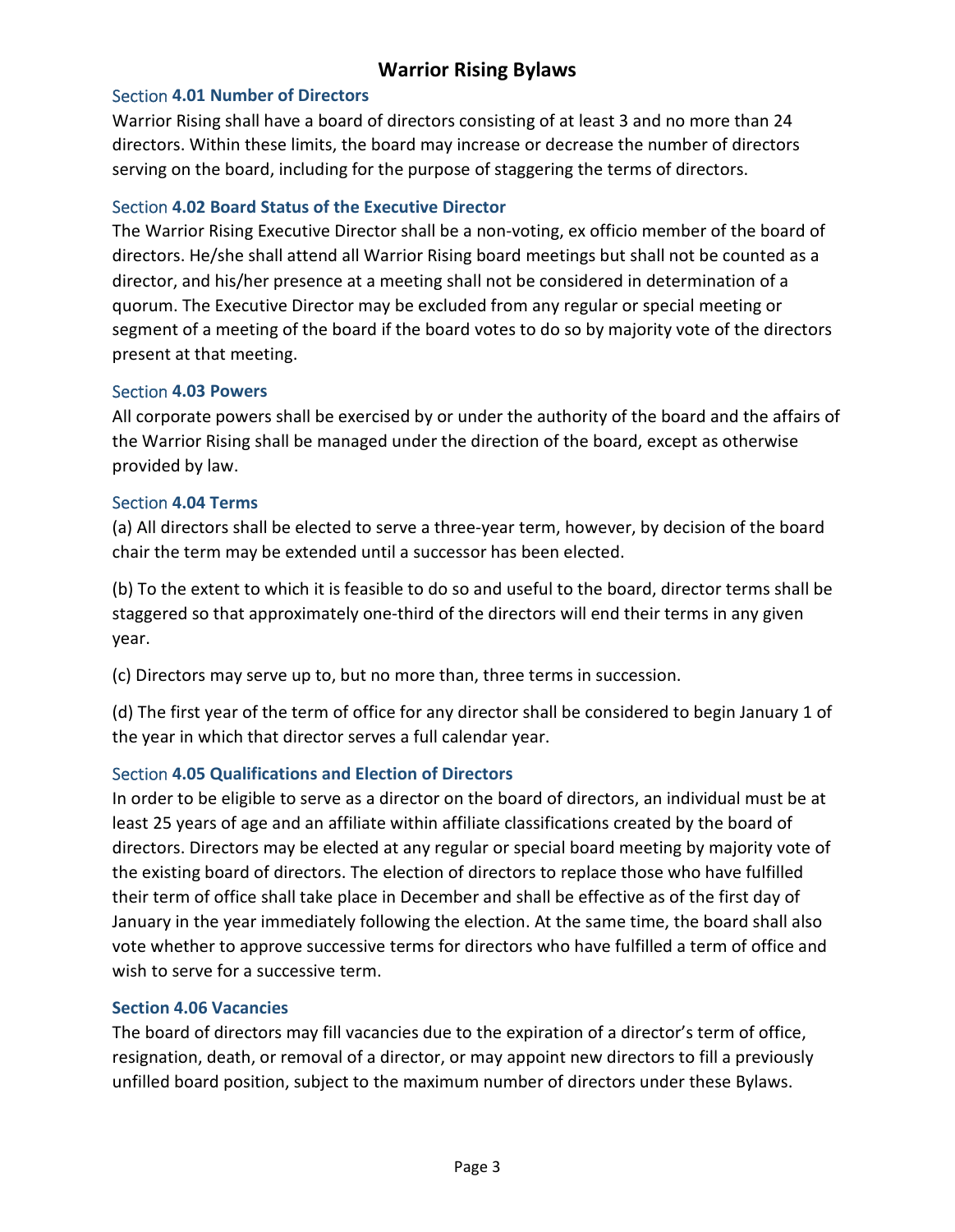# (a) Unexpected Vacancies.

Vacancies in the board of directors due to resignation, death, or removal shall be filled by the board for the balance of the term of the director being replaced.

## **Section 4.07 Removal of Directors**

A director may be removed by two-thirds vote of the board of directors then in office:

(a) if the director is absent and unexcused from two or more meetings of the board of directors in any successive twelve-month period. The board chair is empowered to excuse directors from attendance for a reason deemed adequate by the board chair. The chair shall not have the power to excuse him/herself from board meeting attendance and in that case, the board vice chair shall excuse the chair; or,

(b) for cause or no cause, if before any meeting of the board at which a vote on removal will be made, the director in question is given electronic or written notification of the board's intention to discuss her/his removal and is given the opportunity to be heard at a meeting of the board.

# **Section 4.08 Board of Directors Meetings**

## (a) Regular Meetings.

The board of directors shall have a minimum of four regular meetings each calendar year at times and places, and/or via electronic access, as fixed by the board. Board meetings shall be held upon four or more days' notice by first-class mail, electronic mail, or facsimile transmission or 48 hours' notice delivered personally or by telephone. If sent by mail, facsimile transmission, or electronic mail, the notice shall be deemed to be delivered upon its deposit in the mail or transmission system. Notice of meetings shall specify the place, day and hour, and instructions for electronic access of the meeting. The purpose of the meeting need not be specified.

# (b) Special Meetings.

Special meetings of the board may be called by the Executive Director or any two directors of the board of directors. A special meeting must be preceded by at least two days' notice to each director of the date, time and place, and/or instructions for electronic access, but not necessarily the purpose, of the meeting.

# (c) Informal Action by the Board of Directors.

Any action required or permitted to be taken by the board of directors at a meeting may be taken without a meeting if consent in writing, setting forth the action so taken, shall be agreed by the consensus of a majority of the board members that constitutes a quorum. For purposes of this section an email transmission from an e-mail address on record constitutes a valid writing. The intent of this provision is to allow the board of directors to use email to approve actions by consent of a majority of board members.

# **Section 4.09 Manner of Acting.**

(a) Quorum.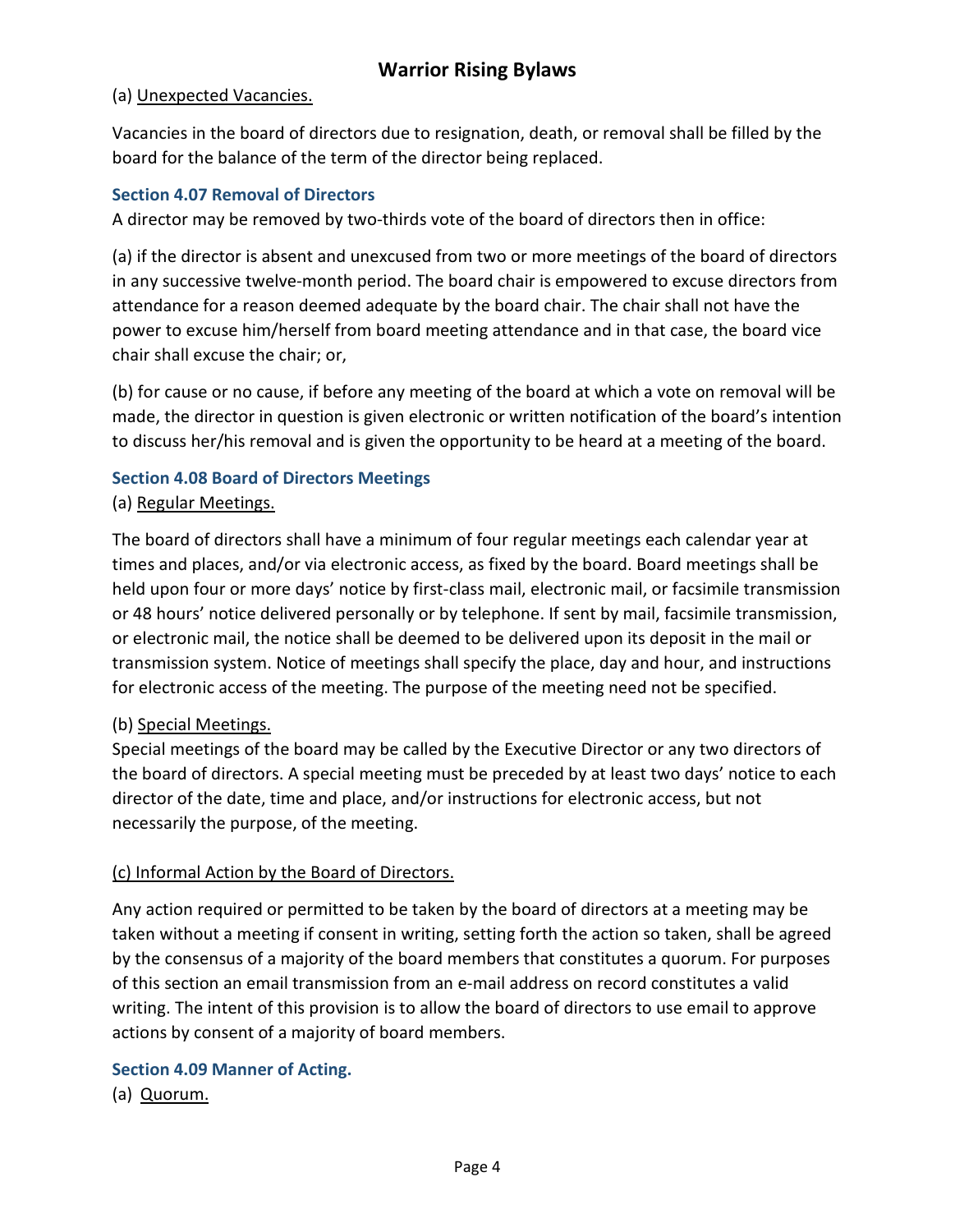A majority of the directors in office immediately before a meeting shall constitute a quorum for the transaction of business at that meeting of the board. No business that requires a vote shall be considered by the board at any meeting at which a quorum is not present. Once a quorum is established and verified for a board meeting it shall remain duly constituted until the meeting is adjourned, regardless of comings and goings of directors during the meeting's time period.

## (b) Majority Vote.

Except as otherwise required by law or by the articles of incorporation, or as otherwise specified in these Bylaws, the act of the majority of the directors present at a meeting at which a quorum is present shall be the act of the board.

### (c) Vote by Proxy.

No votes by proxy shall be allowed.

# (d) Hung Board Decisions.

On the occasion that directors of the board are unable to make a decision based on a tied number of votes, the board chair or treasurer in that order of presence shall have the power to swing the vote based on his/her discretion.

# (e) Participation.

Except as required otherwise by law, the Articles of Incorporation, or these Bylaws, directors may participate in a regular or special meeting through the use of any means of communication by which all directors participating may simultaneously hear each other during the meeting, including in person, internet video meeting or by telephonic conference call. Directors who are not physically at the meeting place but who are participating via electronic access shall be considered present at the meeting for purposes of constituting a quorum.

# **Section 4.10 Compensation for Board Service**

Directors shall receive no compensation for carrying out their duties as directors. The board may adopt policies providing for reasonable reimbursement of directors for expenses incurred in conjunction with carrying out board responsibilities, such as travel expenses to attend board meetings.

# **Section 4.11 Compensation for Professional Services by Directors**

Directors are not restricted from being remunerated for professional services provided to the corporation. Such remuneration shall be reasonable and fair to the corporation and must be reviewed and approved in accordance with the board *Conflict of Interest Policy* and all applicable state and federal laws.

# **ARTICLE V: Committees**

# **Section 5.01 Establishing Committees**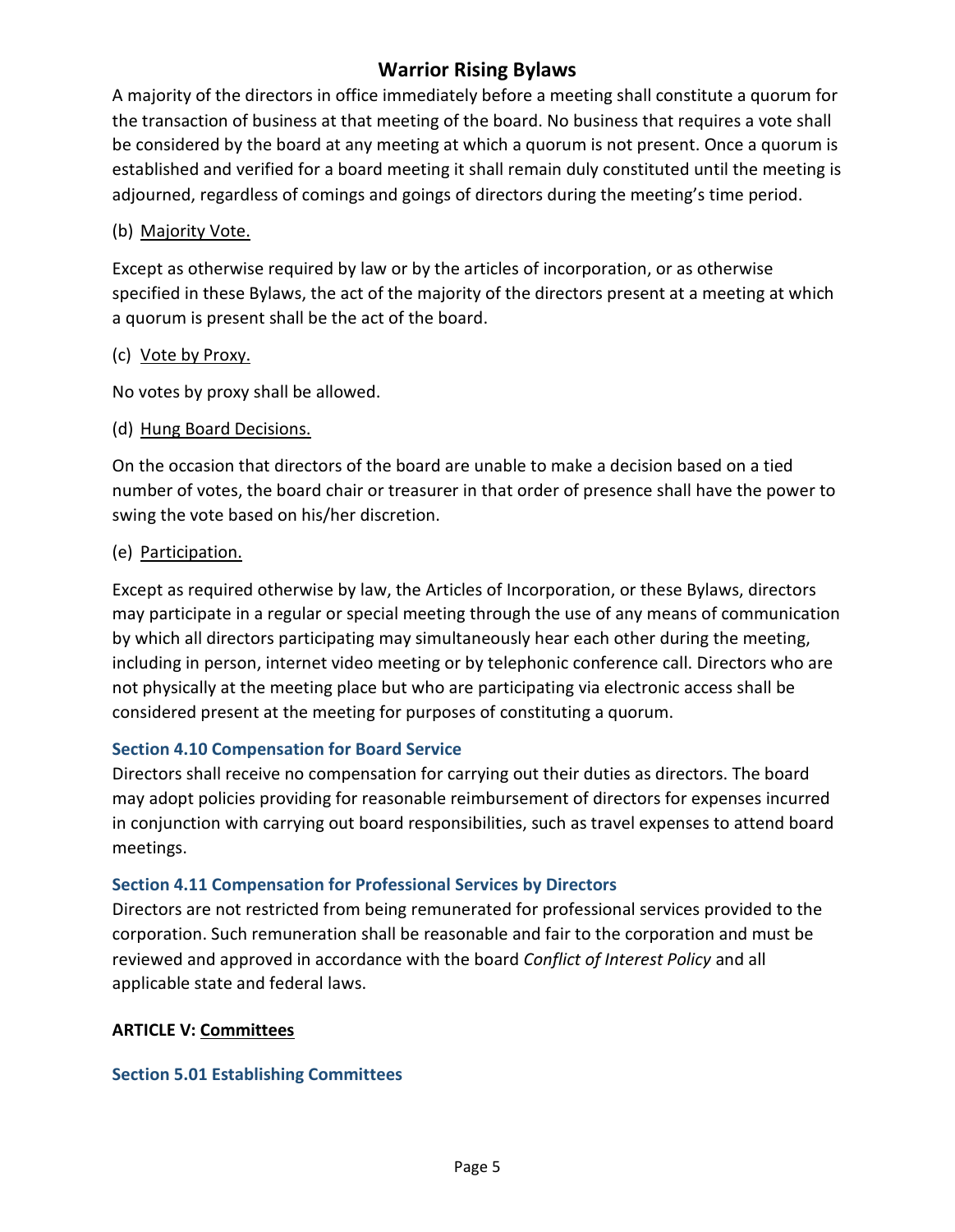The board of directors may, by resolution adopted by a majority of the directors then in office, designate one or more committees to assist in the business of Warrior Rising. Except as otherwise directed in these Bylaws, each committee shall consist of two or more directors, plus any number of people who are not directors, to serve upon approval by, and at the pleasure of, the board. Each committee shall be chaired either by one of the directors who is a committee member or by an officer of the corporation. Except as otherwise directed in these Bylaws, every committee chair shall be appointed by the board chair, subject to approval by a majority of all the board. Any committee, to the extent provided in the resolution of the board, shall have all the authority of the board, except that no committee, regardless of board resolution, may:

(a) take any final action on matters which also require other board members' approval or approval of a majority of all members;

(b) fill vacancies on the board of directors or on any committee which has the authority of the board;

(c) amend or repeal Bylaws or adopt new Bylaws;

(d) amend or repeal any resolution of the board of directors which by its express terms is not so amendable or repealable;

(e) appoint any other committees of the board of directors or the members of these committees;

(f) expend corporate funds to support a nominee for director; or

(g) approve any transaction;

(i) to which the corporation is a party and one or more directors have a material financial interest; or

(ii) between the corporation and one or more of its directors or between the corporation or any person in which one or more of its directors have a material financial interest.

# **Section 5.02 Standing Committees**

The board of directors shall establish Standing Committees as a permanent part of the organization, which shall include but not necessarily be limited to the Standing Committees defined in these Bylaws. Committee members shall be appointed for the term of a calendar year by the chair of the board with approval by a majority of all the board of directors. A Standing Committee is to carry out those responsibilities delegated to it by the board of directors and shall not supersede the authority of the board. Standing Committees shall report regularly to the board of directors.

By a majority vote of all the board of directors, the composition and/or functions of standing committees may be altered from those specified in this Section of the Bylaws for a period not to exceed one year.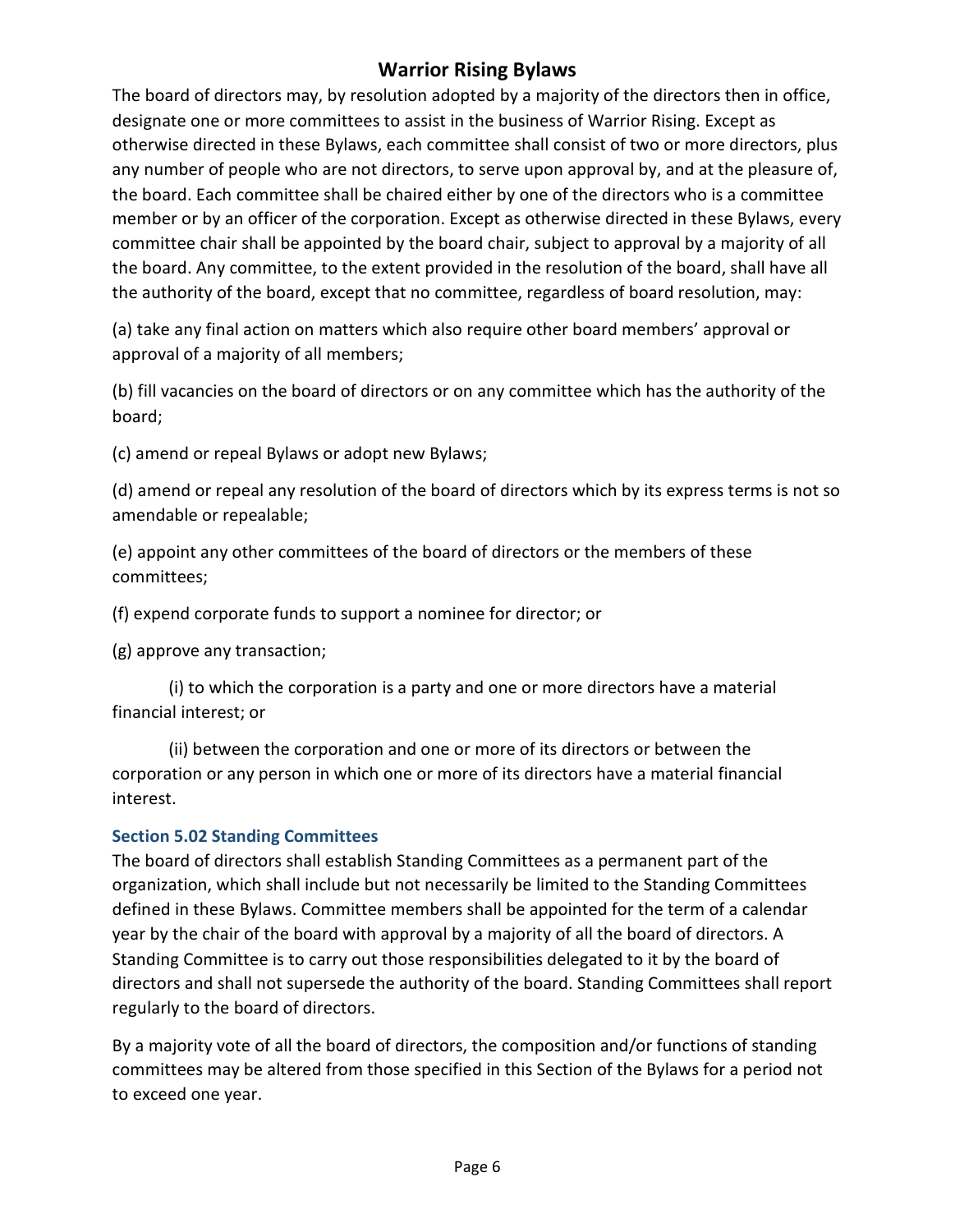# (a) Executive Committee.

The executive committee is composed of all the officers of the corporation, as identified in Article VI of these Bylaws. The board chair shall serve as the chair of the executive committee. The executive committee may include other directors and non-directors as requested by the executive committee chair and approved by the board.

The executive committee is responsible for assisting the board in carrying out its administrative and financial/fiduciary responsibilities and for policy development and oversight by acting on behalf of the board when necessary to ensure timely consideration and action on issues and circumstances. The executive committee shall have the authority to direct and oversee the implementation by the Warrior Rising Executive Director of policies, initiatives, and programs recommended by the board; and the executive committee shall implement an annual performance evaluation of the Executive Director. The committee shall also have the authority to approve and oversee the budget, approve budget modifications, and approve contracts on behalf of the corporation.

At a meeting of the executive committee, the act of a two-thirds majority of all the current members of the executive committee shall be the act of the executive committee. Any action that could otherwise be taken at a meeting of the executive committee may be taken without a meeting if such action is pre-approved in writing or via email by all members of the executive committee.

All actions taken by the executive committee shall be reported to the board at the board's next regular meeting.

# (b) Governance Committee.

The governance committee is responsible for recruitment, orientation, development and retention of the board of directors. It is also responsible for assessing individual and board performance and planning for leadership succession and for nominating people to serve in the roles of officers of the corporation. The governance committee reviews and recommends changes to the Bylaws as needed. The governance committee generally monitors the actions of Warrior Rising and its board of directors to advise adherence to national and state laws, the articles of incorporation, these Bylaws, and all established Warrior Rising policies, and to advise the board and the Executive Director on well-documented nonprofit best practices.

### (c) Finance Committee.

The treasurer of the corporation shall serve as the chair of the finance committee. The committee assists the board in carrying out its fiduciary and financial responsibilities including the preparation of the annual budget for approval and adoption and making recommendations regarding the need to increase revenue and/or reduce expenses. The committee recommends external accountants, receives and reviews financial reports and audits, and ensures the submission of appropriate tax filings.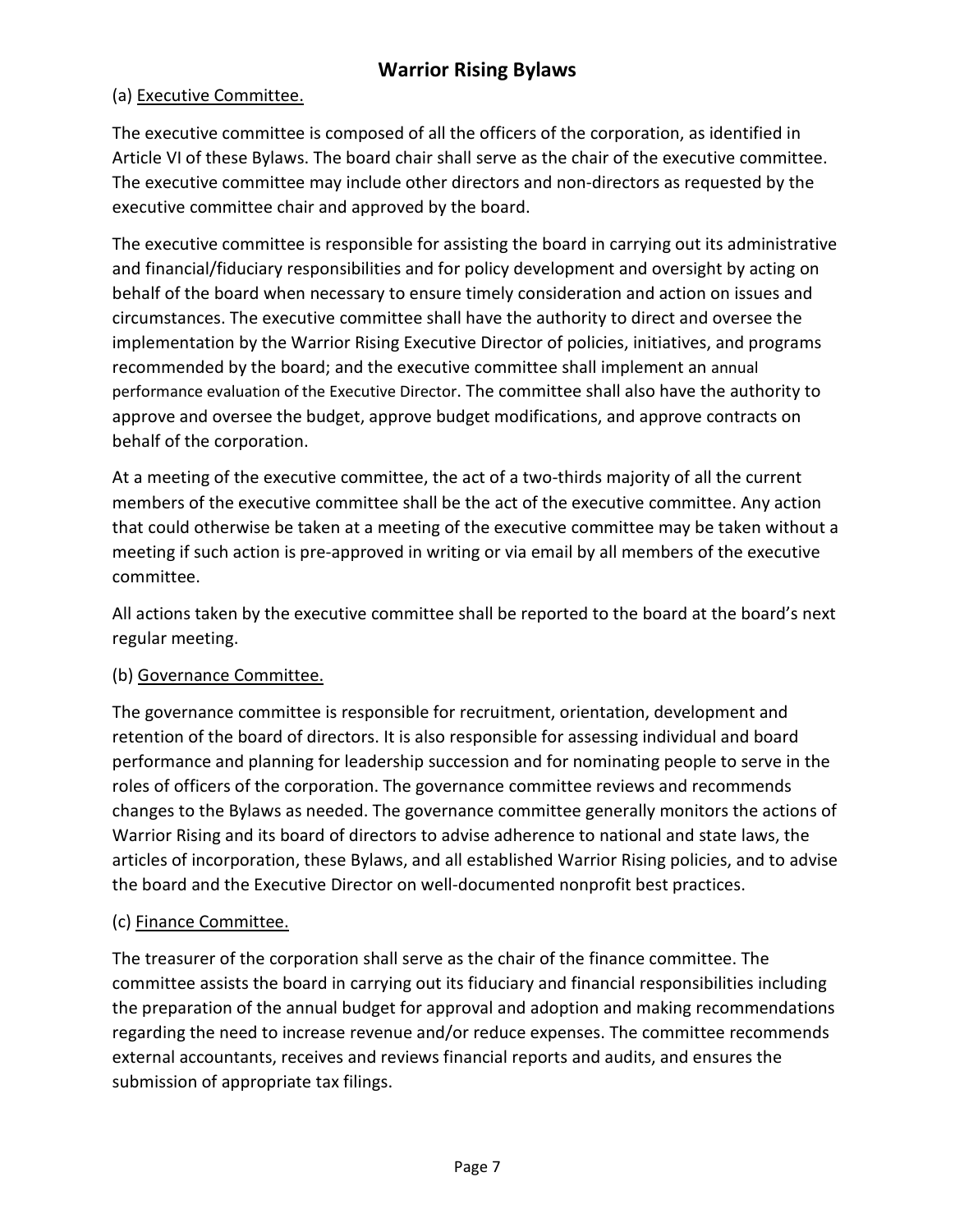## (d) Programming Committee.

The committee assists the board in its review and oversight, at a strategic level, of the organization's programmatic work, in accordance with its mission as determined by the board from time to time, whether by providing instruction, counseling, introduction to resources, or such other ways deemed prudent under the prevailing circumstances.

## **Section 5.03 Ad Hoc Committees**

Ad hoc committees may be created and chartered as proposed by the chair of the board and approved by a simple majority vote of members at any regular or special meeting of the board of directors. The term of an ad hoc committee shall be established by the chair of the board at such time as the vote is taken to approve the committee.

# **Section 5.04 Meetings and Action of Committees**

Meetings and action of the committees shall be governed by and held and taken in accordance with, the provisions of Article IV of these Bylaws concerning meetings of the directors, with such changes in the context of those Bylaws as are necessary to substitute the committee and its members for the board of directors and its members, except that the time for regular meetings of committees may be determined either by resolution of the board of directors or by resolution of the committee. Special meetings of the committee may also be called by resolution of the board of directors. Notice of special meetings of committees shall also be given to any and all alternate members, who shall have the right to attend all meetings of the committee. Minutes shall be kept of each meeting of any committee and shall be filed with the corporate records. The board of directors may adopt rules for the governing of the committee not inconsistent with the provision of these Bylaws.

### **ARTICLE VI: Officers**

# **Section 6.01 Board Officers**

The officers of the corporation shall be the board chair, vice-chair, secretary, and treasurer, all of whom shall be chosen by, and serve at the pleasure of, the board of directors. The board chair and board vice chair must be current members of the board of directors. Each board officer shall have the authority and shall perform the duties set forth in these Bylaws or by resolution of the board or by direction of an officer authorized by the board to prescribe the duties and authority of other officers. The board may also appoint additional vice chairs, and such other officers as it deems expedient for the proper conduct of the business of the corporation, each of whom shall have such authority and shall perform such duties as the board of directors may determine. One person may hold two or more board offices, but no board officer may act in more than one capacity where action of two or more officers is required.

### **Section 6.02 Term of Office**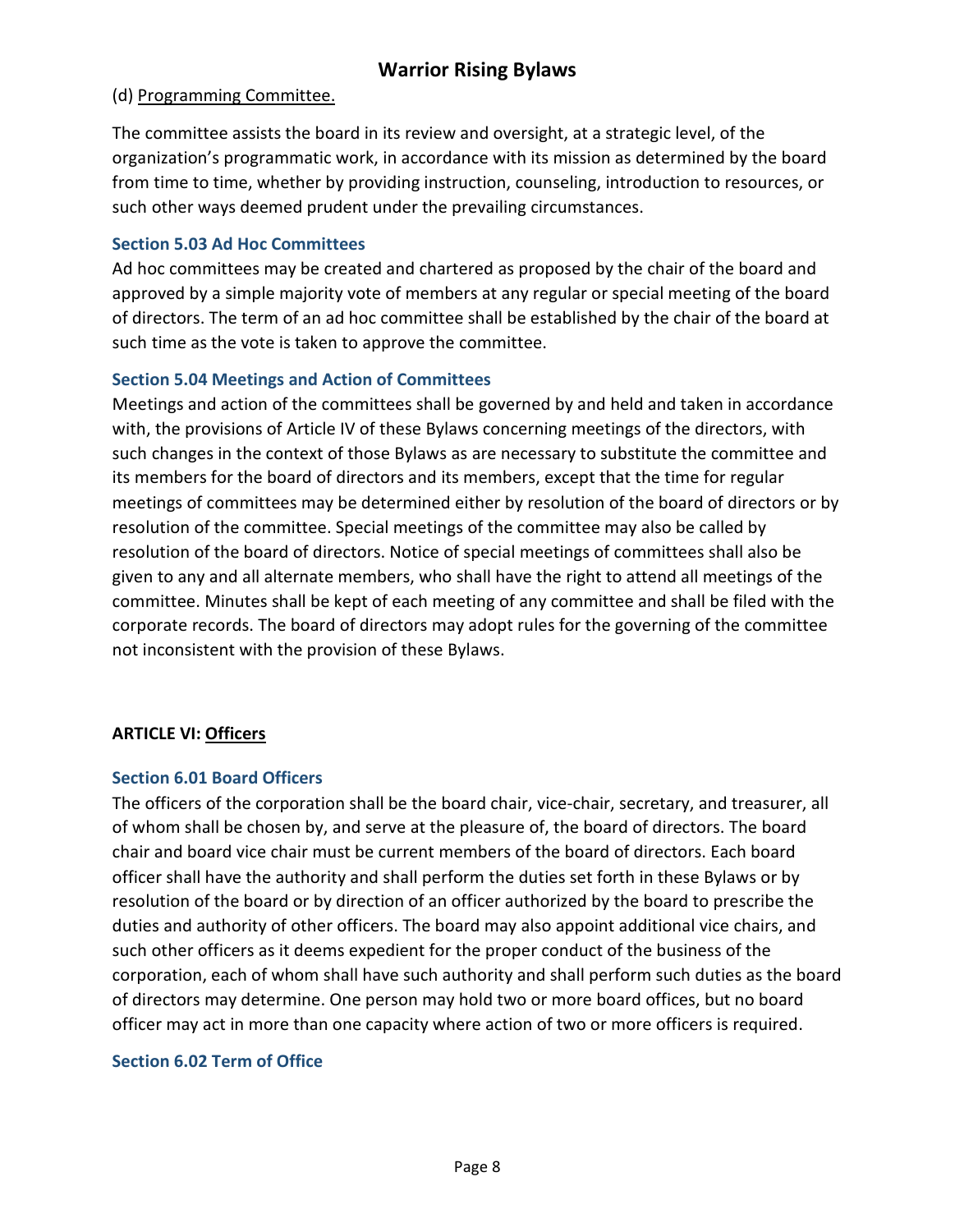Each officer shall serve a one-year term of office and may not serve more than three consecutive terms of office. Each board officer's term of office shall begin upon the adjournment of the board meeting at which he/she is elected and shall end upon the adjournment of the board meeting during which a successor is elected. However, if elected to fill a vacancy in an officer position, that person's term of office shall begin immediately at the time the election result is announced.

# **Section 6.03 Removal and Resignation**

The board of directors may remove an officer at any time, with or without cause. Any officer may resign at any time by giving written notice to the corporation without prejudice to the rights, if any, of the corporation under any contract to which the officer is a party. Any resignation shall take effect at the date of the receipt of the notice or at any later time specified in the notice, unless otherwise specified in the notice. The acceptance of the resignation shall not be necessary to make it effective.

## **Section 6.04 Board Chair**

The board chairperson shall lead the board of directors in performing its duties and responsibilities. The chair shall convene and preside over regularly scheduled board meetings. In her/his absence she/he shall arrange for other members of the executive committee to preside at the meeting in the following order: vice chair, secretary, and treasurer. Additional duties are listed below.

- Serve as chair of the executive committee.
- In his/her capacity as chair of the executive committee, coordinate the Executive Director's annual performance evaluation.
- Serve as ex-officio, voting member of all board committees.
- Work in partnership with the Executive Director to make sure board resolutions are carried out.
- Call special meetings as necessary.
- Appoint all committee chairs, and with the Executive Director, recommend people to serve on committees.
- Assist the Executive Director in preparing an agenda for board meetings.
- Assist the Executive Director and other designated members of the board in conducting new board member orientation.
- When necessary, oversee the search for a new Executive Director.
- Encourage and oversee the effort to recruit new board members.
- Consult with board members on their roles and help them individually assess their performance as board members.

# **Section 6.05 Vice Chair**

The vice chair shall chair committees and task forces on special subjects as designated by the board. The vice chair shall perform the duties of chair in the event the chair is not able to serve for any reason during his/her term. Other duties are as follows.

• Serve on the executive committee.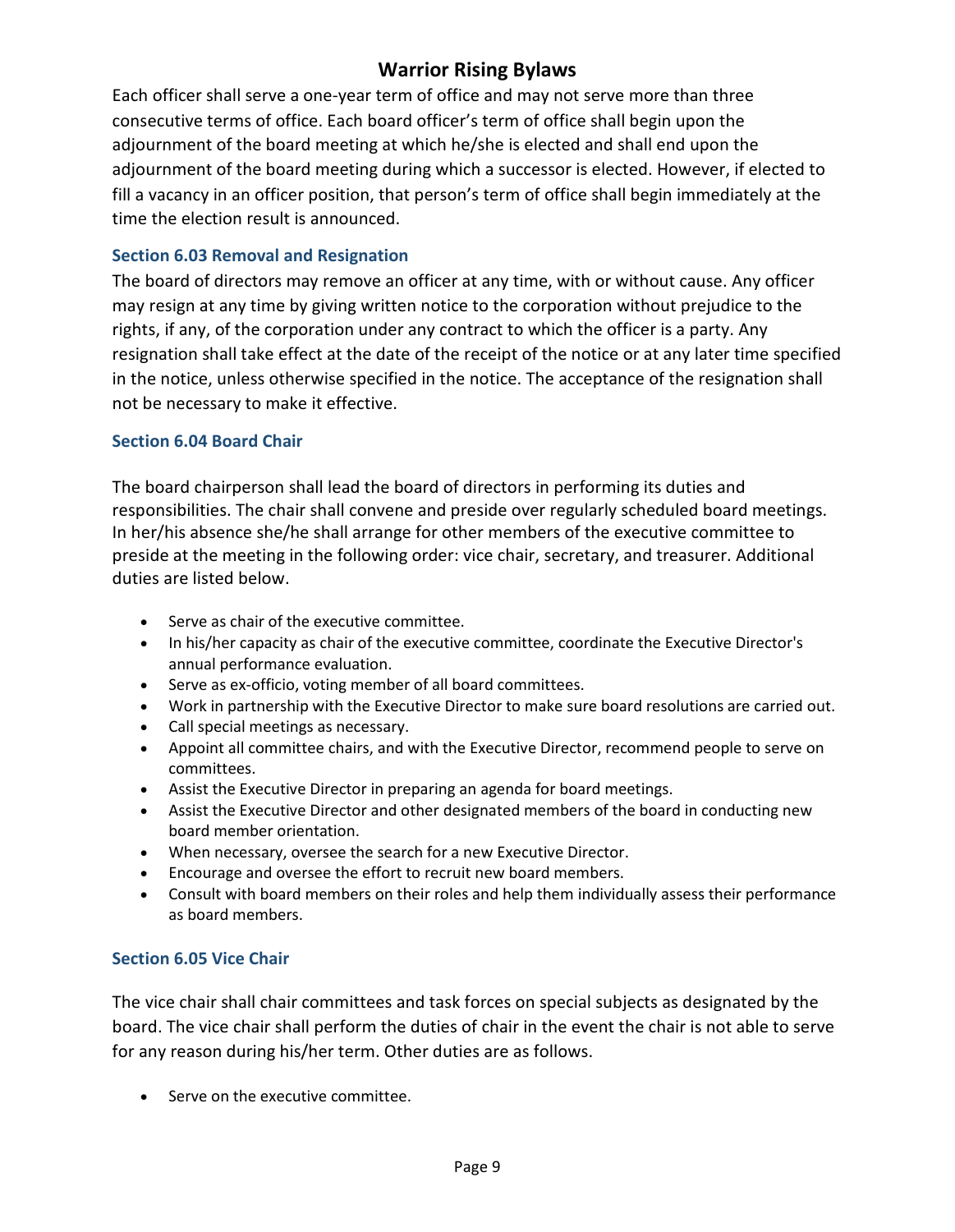Carry out special assignments as requested by the board chair.

# **Section 6.06 Secretary**

The secretary shall be responsible for keeping records of board actions, including overseeing the taking of minutes at all board meetings, making available notice of meetings and other meeting announcements, agendas, and minutes to all board members, and ensuring that corporate records are maintained. The secretary may appoint, with approval of the board, other person(s) to assist in carrying out their tasks – and with the added approval of the Executive Director that person may be a member of the staff. Other duties performed by the secretary include the following:

- Serve on the executive committee.
- Assume responsibilities of the chair in the absence of the board chair and vice chair.

# **Section 6.07 Treasurer**

The treasurer shall serve as Warrior Rising's financial officer and chairperson of the finance committee. The treasurer shall ensure that the organization is a good steward of donations and its tax-exempt status, providing financial oversight and assisting the board in its management of the finances of the organization. In conjunction with the board and other officers, the treasurer shall: (i) control the assets of the organization, (ii) oversee banking matters, financial bookkeeping, and annual budget preparation; (iii) enable accounting processes that facilitate fundraising efforts, and (iv) ensure that appropriate financial reports, including an account of major transactions and the financial condition of the organization, are made available to the board of directors on a regular and timely basis or as may be otherwise requested by the board of directors. She/he shall make a report at each board meeting, which shall at a minimum provide information about Warrior Rising's to-date account balances, revenue, grants, expenditures, and budget adherence. Additionally, in the role of finance committee chair, she/he shall recommend to the board of directors policy or procedure changes necessary to ensure compliance with fiscal regulations*.* The treasurer shall make any required financial information available to board members and the public. The treasurer may appoint, with approval of the board, a qualified fiscal agent or (with the added approval of the Executive Director) a member of the staff to assist in performance of all or part of the duties of the treasurer. Additional duties are as follows.

- Serve on the executive committee.
- Be one of two officers authorized to sign checks or granted access to bank and credit accounts.
- Prepare special financial reports and undertake such special projects relating to finances of the organization as requested from time to time by the board.
- Thoroughly understand financial accounting and current state and federal tax regulations, as they relate to nonprofit organizations.
- Assist with and review all financial or tax audits.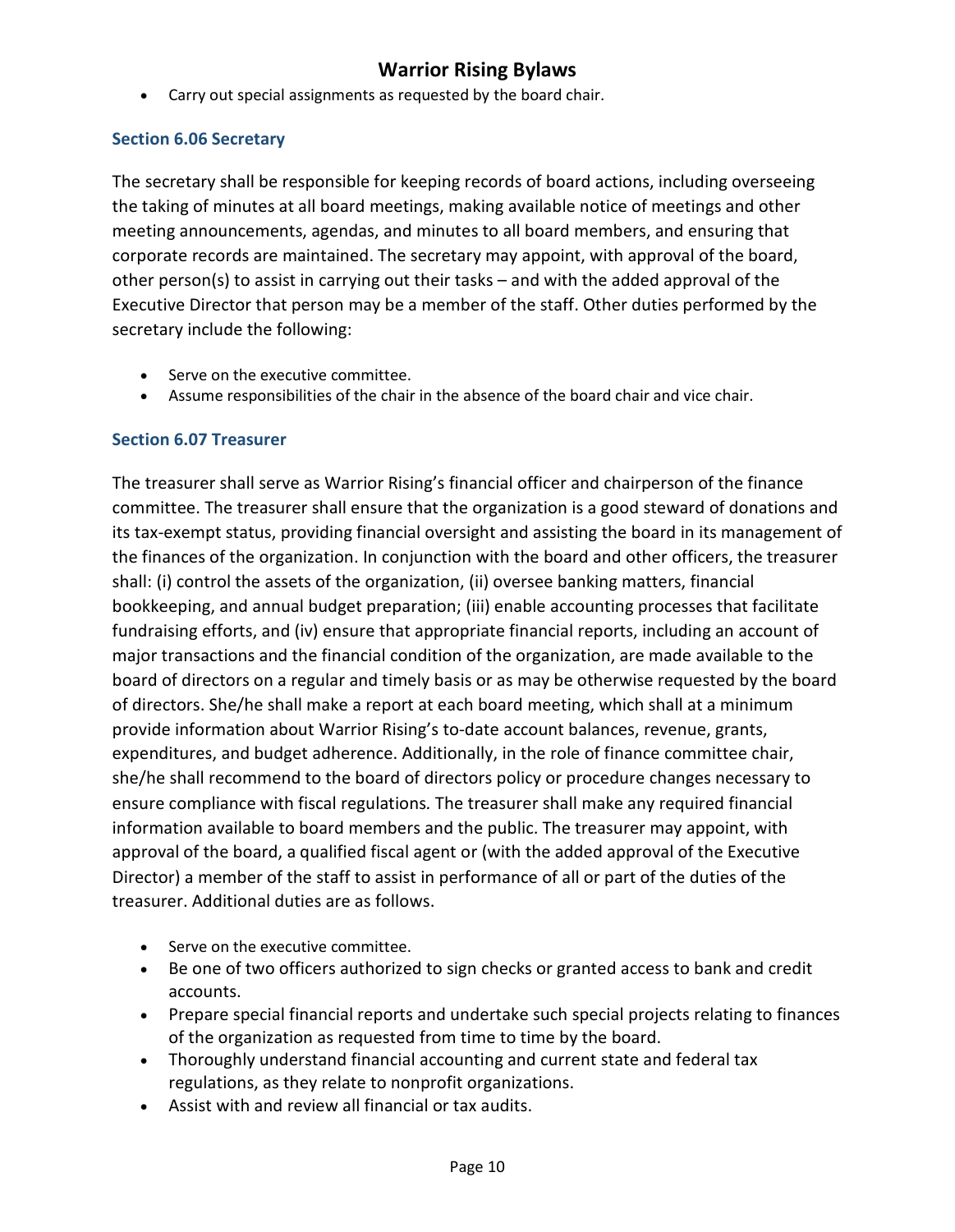Assume responsibilities of the chair in the absence of the board chair, vice chair, and secretary.

## **Section 6.08 Non-Director Officers**

The board of directors may designate additional officer positions of the corporation and may appoint and assign duties to other director and non-director officers of the corporation.

## **ARTICLE VII: Contracts, Checks, Loans, Indemnification and Related Matters**

## **Section 7.01 Contracts and Other Writings**

Except as otherwise provided by resolution of the board or board policy, all contracts, deeds, leases, mortgages, grants, and other agreements of the corporation shall be executed on its behalf by the treasurer or other persons to whom the corporation has delegated authority to execute such documents in accordance with policies approved by the board.

### **Section 7.02 Checks and Drafts**

All checks, drafts, or other orders for payment of money, notes, or other evidence of indebtedness issued in the name of the corporation, shall be signed by such officer or officers, agent or agents, of the corporation and in such manner as shall from time to time be determined by resolution of the board.

### **Section 7.03 Deposits**

All funds of the corporation not otherwise employed shall be deposited from time to time to the credit of the corporation in such banks, trust companies, or other depository as the board or a designated committee of the board may select.

### **Section 7.04 Loans**

No loans shall be contracted on behalf of the corporation and no evidence of indebtedness shall be issued in its name unless authorized by resolution of the board. Such authority may be general or confined to specific instances.

### **Section 7.05 Indemnification**

(a) Mandatory Indemnification.

The corporation shall indemnify a director or former director, who was wholly successful, on the merits or otherwise, in the defense of any proceeding to which he or she was a party because he or she is or was a director of the corporation against reasonable expenses incurred by him or her in connection with the proceedings.

### (b) Permissible Indemnification.

The corporation shall indemnify a director or former director made a party to a proceeding because he or she is or was a director of the corporation, against liability incurred in the proceeding, if the determination to indemnify him or her has been made in the manner prescribed by the law and payment has been authorized in the manner prescribed by law.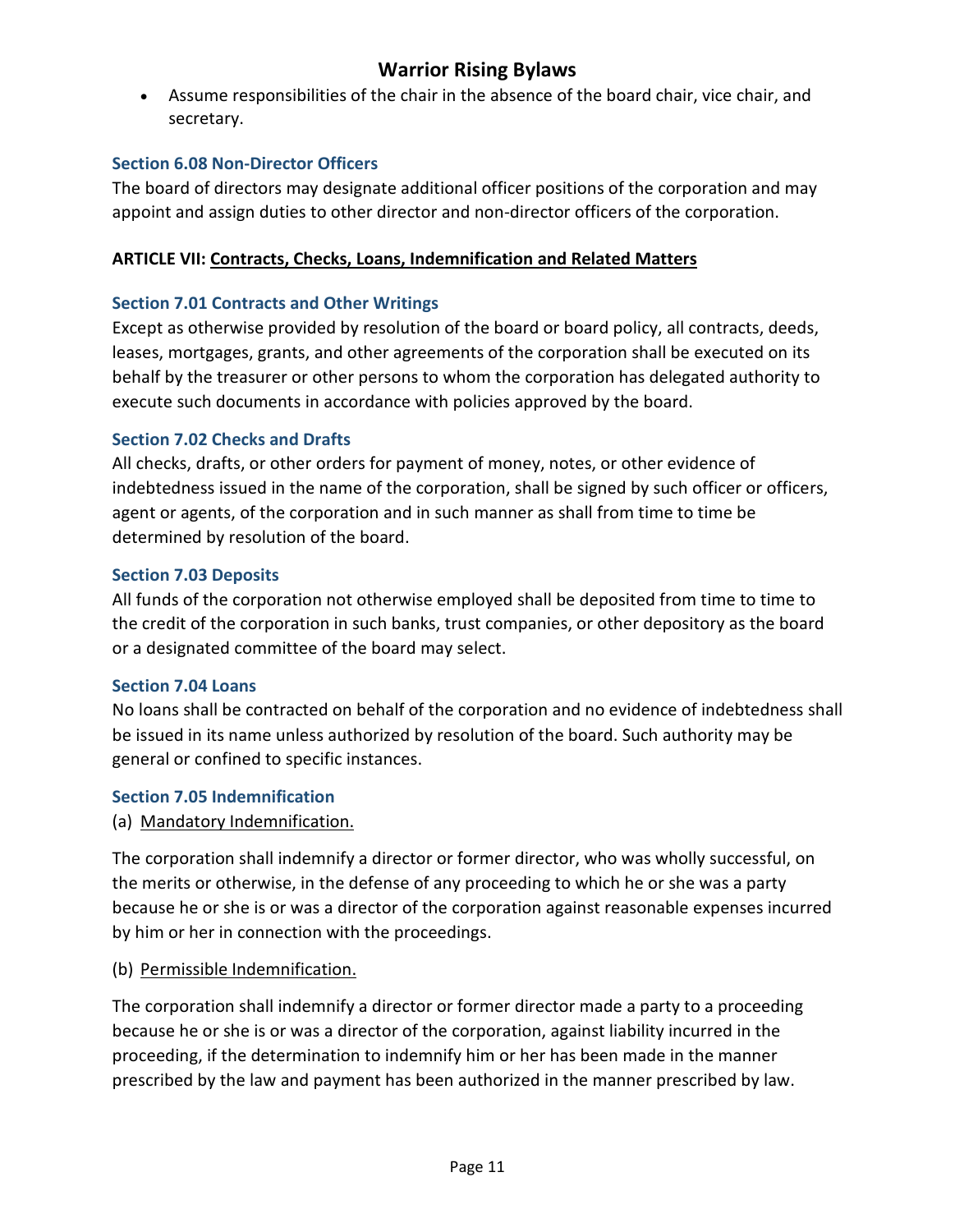# (c) Advance for Expenses.

Expenses incurred in defending a civil or criminal action, suit or proceeding may be paid by the corporation in advance of the final disposition of such action, suit or proceeding, as authorized by the board of directors in the specific case, upon receipt of (i) a written affirmation from the director, officer, employee or agent of his or her good faith belief that he or she is entitled to indemnification as authorized in this article, and (ii) an undertaking by or on behalf of the director, officer, employee or agent to repay such amount, unless it shall ultimately be determined that he or she is entitled to be indemnified by the corporation in these Bylaws.

## (d) Indemnification of Officers, Agents and Employees.

An officer of the corporation who is not a director is entitled to mandatory indemnification under this article to the same extent as a director. The corporation may also indemnify and advance expenses to an employee or agent of the corporation who is not a director, consistent with Utah Law and public policy, provided that such indemnification, and the scope of such indemnification, is set forth by the general or specific action of the board or by contract.

## **Article VIII: Conflict of Interest Policy**

## Section 8.01 Purpose

Warrior Rising shall have and maintain a written policy and procedures related to conflict of interest. The purpose of the conflict of interest policy is to protect this tax-exempt organization's interest when it is contemplating entering into a transaction or arrangement that might benefit the private interest of an officer, director, or staff member of the organization or might result in a possible excess benefit transaction. This policy is intended to supplement but not replace any applicable state and federal laws governing conflict of interest applicable to nonprofit and charitable organizations.

### **ARTICLE IX: Miscellaneous**

### **Section 9.01 Books and Records**

The corporation shall keep correct and complete books and records of account and shall keep minutes of the proceedings of all meetings of its board of directors, a record of all actions taken by board of directors without a meeting, and a record of all actions taken by committees of the board. In addition, the corporation shall keep a copy of the corporation's Articles of Incorporation and Bylaws as amended to date.

### **Section 9.02 Fiscal Year**

The fiscal year of the corporation shall be from January 1 to December 31 of each year.

### **Section 9.03 Nondiscrimination Policy**

The officers, directors, committee members, employees, and persons served by this corporation shall be selected on an entirely nondiscriminatory basis with respect to age, sex, race, religion, national origin, and sexual orientation. In its internal operations, dealings with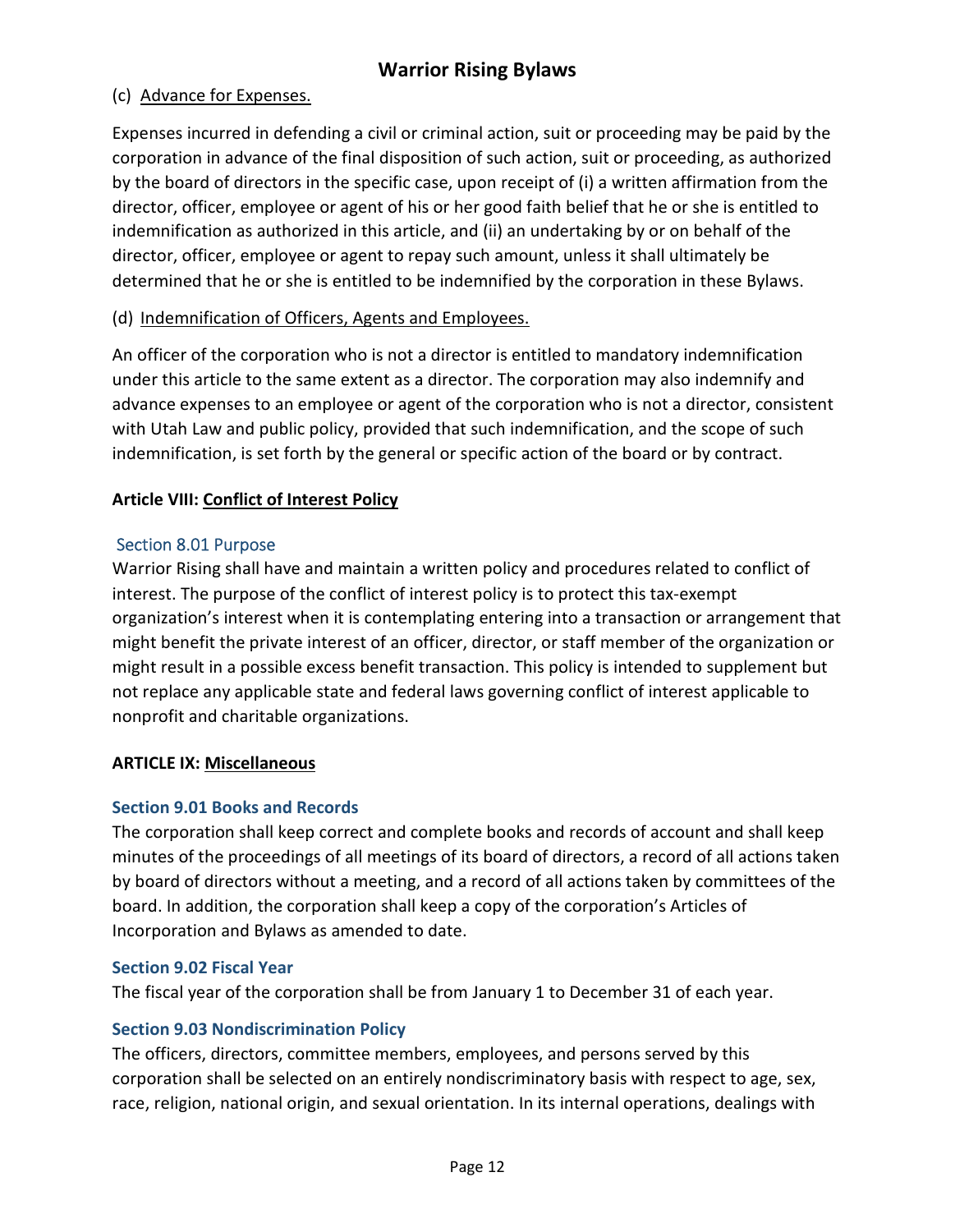vendors and donors, and treatment of all service clients, it is the policy of Warrior Rising not to discriminate on the basis of race, creed, ancestry, marital status, gender, sexual orientation, age, physical disability, political service or affiliation, color, religion, or national origin. Given the Warrior Rising mission, however, Warrior Rising shall on some occasions give preferential consideration and treatment to U.S. armed forces veterans and their family members, but only in order to fulfill the Warrior Rising mission.

## **Section 9.04 Bylaw Amendment**

These Bylaws may be amended, altered, repealed, or restated by a vote of the majority of the board of directors then in office at a meeting of the board, provided, however:

(a) that all amendments be consistent with the Articles of Incorporation;

(b) that no amendment shall be made to these Bylaws that would cause the corporation to cease to qualify as an exempt corporation under Section 501 (c)(3) of the Internal Revenue Code of 1986, or the corresponding section of any future Federal tax code;

(c) and, that an amendment does not affect the voting rights of directors. An amendment that does affect the voting rights of directors further requires ratification by a two-thirds vote of a quorum of directors at a board meeting.

## **ARTICLE X: Document Retention Policy**

## **Section 10.01 Purpose**

The purpose of the document retention policy is to establish standards for document integrity, retention, and destruction and to promote the proper treatment of Warrior Rising records.

### **Section 10.02 Policy**

Warrior Rising shall create and maintain a Document Retention Policy.

# **ARTICLE XI: Transparency and Accountability, Disclosure of Financial Information to the General Public**

### **Section 11.01 Purpose**

By making full and accurate information about its mission, activities, finances, and governance publicly available, Warrior Rising practices and encourages transparency and accountability to the general public. This policy will:

(a) indicate which documents and materials produced by the corporation are presumptively open to staff and/or the public

(b) indicate which documents and materials produced by the corporation are presumptively closed to staff and/or the public

(c) specify the procedures whereby the open/closed status of documents and materials can be altered.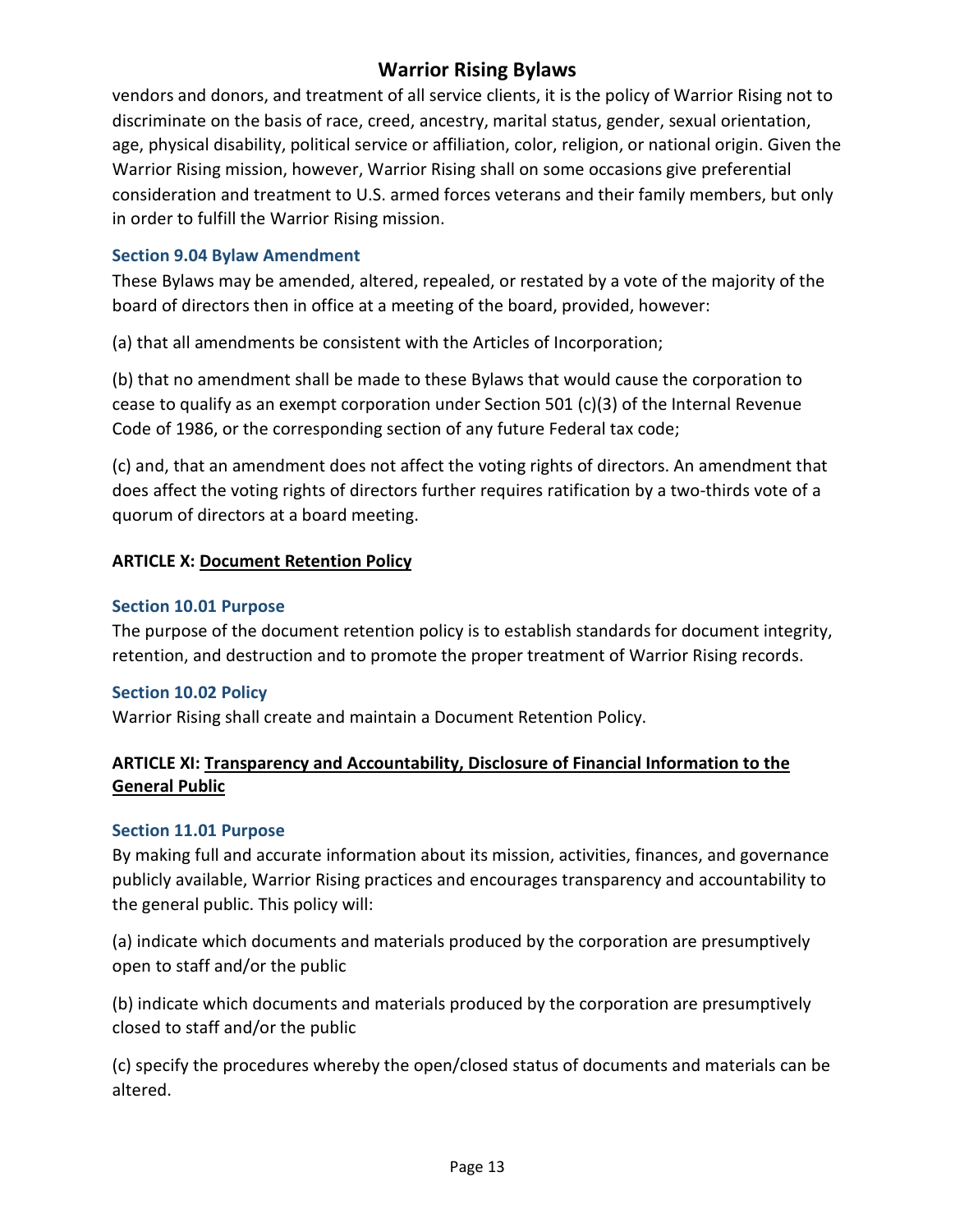The details of this policy are as follow:

## **Section 11.02 Financial and IRS Documents (The form 1023 and the form 990)**

Warrior Rising shall provide its Internal Revenue forms 990, 990-T, 1023 and 5227, Bylaws, conflict of interest policy, and financial statements to the general public for inspection free of charge.

## **Section 11.03 Means and Conditions of Disclosure**

Warrior Rising shall make widely available the aforementioned documents on its internet website (www.warriorrising.org) to be viewed and inspected by the general public.

(a) The documents shall be posted in a format that allows an individual using the Internet to access, download, view and print them in a manner that exactly reproduces the image of the original document filed with the IRS (except information exempt from public disclosure requirements, such as contributor lists).

(b) The website shall clearly inform readers that the documents are available and provide instructions for downloading them.

(c) Warrior Rising shall not charge a fee for downloading the information. Documents shall not be posted in a format that would require special computer hardware or software (other than software readily available to the public free of charge).

(d) Warrior Rising shall inform anyone requesting the information where this information can be found, including the web address. This information must be provided immediately for inperson requests and within seven days for mailed requests.

# **Section 11.04 IRS Annual Information Returns (Form 990)**

Warrior Rising shall submit the Form 990 to its board of directors for review prior to the filing of the Form 990. While neither the approval of the Form 990 nor a review of the 990 is required under Federal law, the corporation's Form 990 shall be submitted to each member of the board of directors via hard copy or email at least 10 days before the Form 990 is filed with the IRS.

### **Section 11.05 Board**

(a) All board deliberations shall be open to the public except where the board passes a motion to make any specific portion confidential.

(b) All board minutes shall be open to the public once accepted by the board, except where the board passes a motion to make any specific portion confidential.

(c) All papers and materials considered by the board shall be open to the public following the meeting at which they are considered, except where the board passes a motion to make any specific paper or material confidential.

### **Section 11.06 Staff Records**

(a) All staff records shall be available for consultation by the staff member concerned or by their legal representatives.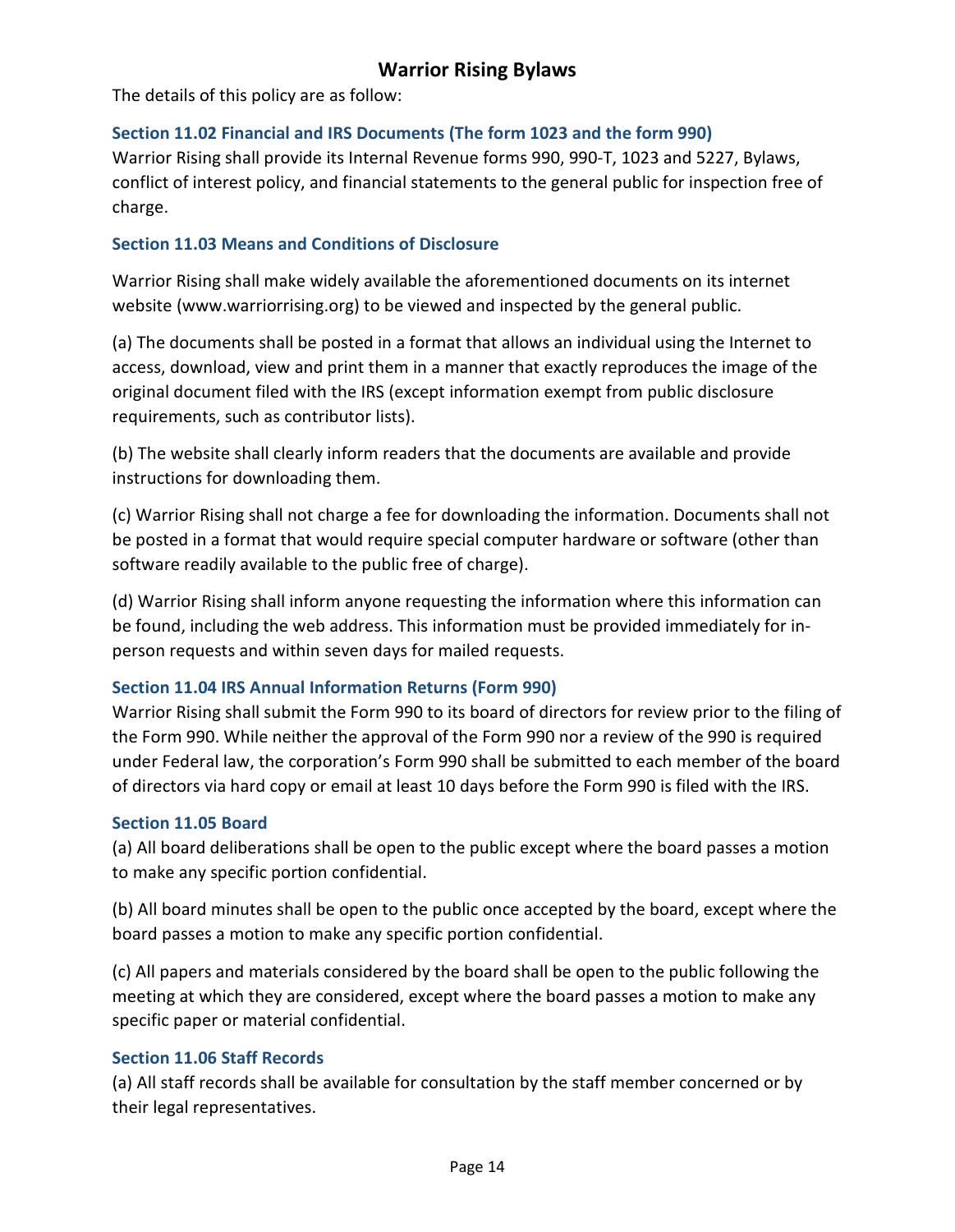(b) No staff records shall be made available to any person outside the corporation except properly authorized governmental agencies.

(c) Within the corporation, staff records shall be made available only to those persons with managerial or personnel responsibilities for that staff member, except that

(d) Staff records shall be made available to the board when requested by a current or previous director.

## **Section 11.07 Donor Records**

(a) All donor records shall be available for consultation by the members and donors concerned or by their legal representatives.

(b) No donor records shall be made available to any other person or organization outside the corporation except properly authorized governmental agencies.

(c) For the purpose of Warrior Rising fundraising only, and with the approval of the board, Warrior Rising may make available to other organizations selected information about Warrior Rising donors. Access to such information shall be allowed only subject to the provisions of a contractual understanding with the other organizations, which protects Warrior Rising's ownership of the data and severely limits the other organization's rights to use the donor information strictly in support of Warrior Rising revenue purposes. In such cases, Warrior Rising shall release the least amount of donor information required for its purposes.

(d) Within the corporation, donor records shall be made available only to those persons with managerial or personnel responsibilities for dealing with those donors, except that;

(e) Donor records shall be made available to the board when requested by a current or previous director.

# **ARTICLE XII: Whistleblower Protection Policy**

# **Section 12.01 Purpose**

Warrior Rising requires and encourages directors, officers, and employees to observe and practice high standards of business and personal ethics in the conduct of their duties and responsibilities. The employees and representatives of the corporation must practice honesty and integrity in fulfilling their responsibilities and comply with all applicable laws and regulations. It is the intent of Warrior Rising to adhere to all laws and regulations that apply to the corporation and the underlying purpose of this policy is to support the corporation's goal of legal compliance. The support of all corporate staff is necessary to achieving compliance with various laws and regulations.

### **Section 12.02 Whistleblower Protection Policy**

Warrior Rising shall create and maintain a Whistleblower Protection Policy.

# **ARTICLE XIII: Amendment of Articles of Incorporation**